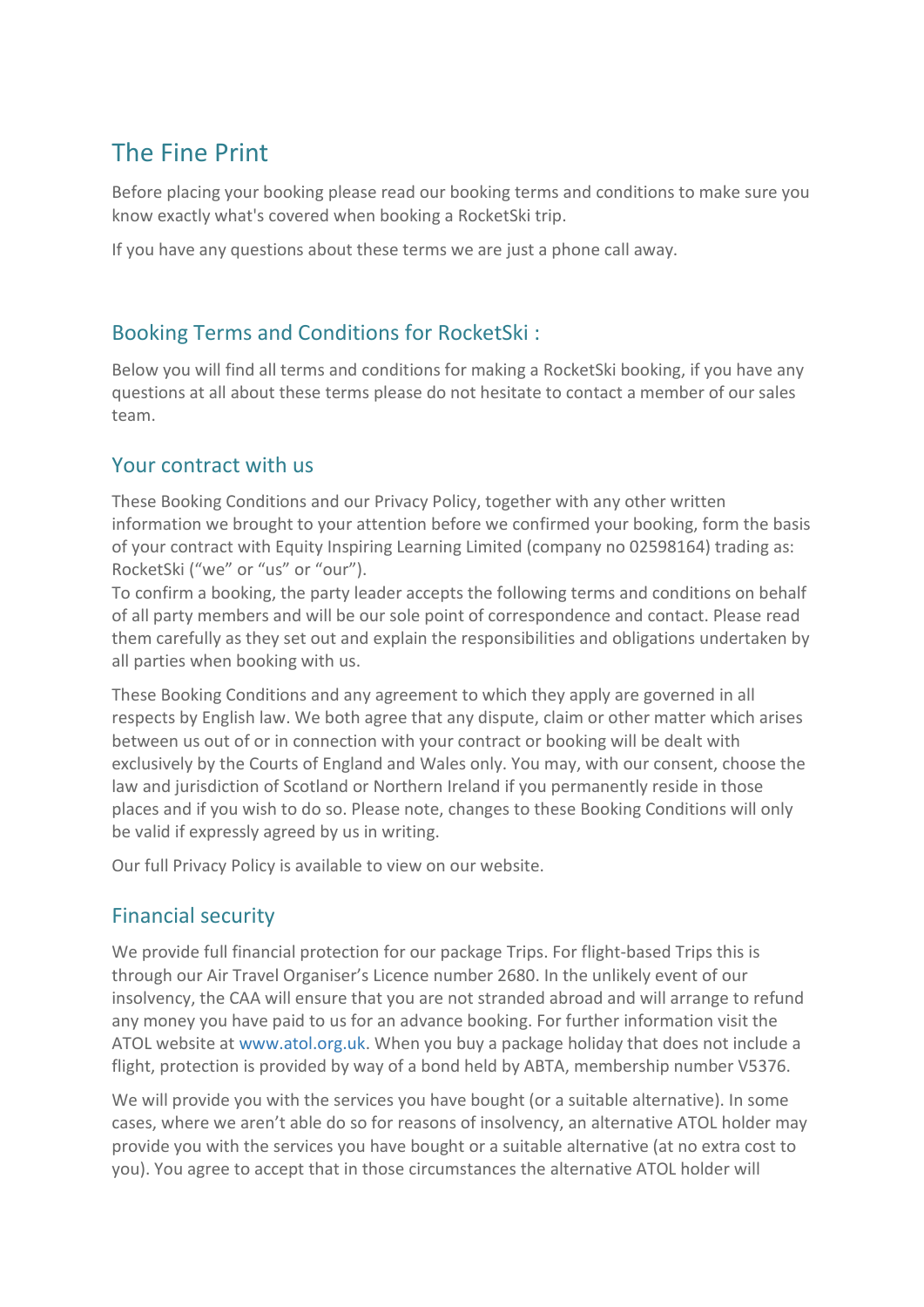perform those obligations and you agree to pay any money outstanding to be paid by you under your contract to that alternative ATOL holder. However, you also agree that in some cases it will not be possible to appoint an alternative ATOL holder, in which case you will be entitled to make a claim under the ATOL scheme (or your credit card issuer where applicable).

When you buy an ATOL protected flight or flight inclusive trip from us you will receive an ATOL Certificate. This lists the flight, accommodation, car hire and/or other services that are financially protected, where you can get information on what this means for you and who to contact if things go wrong.

If you book arrangements other than a package Trip (as defined by The Package Travel, Package Holidays and Package Trips Regulations 1992,) the financial protection referred to above does not apply.

This will not cover any monies paid for Travel Insurance or for transportation that is not UKoriginating. This protection only applies to the extent that cover is not provided by other such arrangements in place under regulations applicable in the country in which the booking is made if outside the UK.

### **ABTA**

We are a Member of ABTA, membership number V5376. We are obliged to maintain a high standard of service to you by ABTA's Code of Conduct. We can also offer you an arbitration scheme for the resolution of disputes arising out of this contract. The scheme is arranged by ABTA and administered independently. It is a simple and inexpensive method of arbitration on documents alone with restricted liability on you for costs. The upper limit on claims is £5,000 per person and £25,000 per booking form. The scheme doesn't apply to claims which are solely in respect of physical injury or illness or their consequences. It can however deal with claims which include an element of minor injury or illness subject to a limit of £1,500 on the amount the arbitrator can award per person in respect of this element. Your request for arbitration must be received by ABTA within eighteen months of the date of return from holiday. For injury and illness claims, you can request the ABTA Mediation Procedure and we have the option to agree to mediation. Further information on the Code and ABTA's assistance in resolving disputes can be found on [www.abta.com.](http://www.abta.com/)

## Booking and paying for your Trip

A confirmed booking is made with us when you pay us a deposit in accordance with the time scales set out below and when we issue you with a booking confirmation. A binding contract will only come into existence once we have issued you with a booking confirmation that will confirm the details of your booking/contract and will be sent to you. Upon receipt, if you believe that any details on the confirmation (or any other document) are wrong you must advise us immediately as changes cannot be made later and in any event, we will not be responsible for any loss or agree any compensation if we are not notified of any inaccuracies in any document within ten days of our sending it out (five days for tickets).

The balance of the cost of your arrangements (including any applicable surcharge) is due in accordance with the time scales set out below. If we do not receive this balance in full and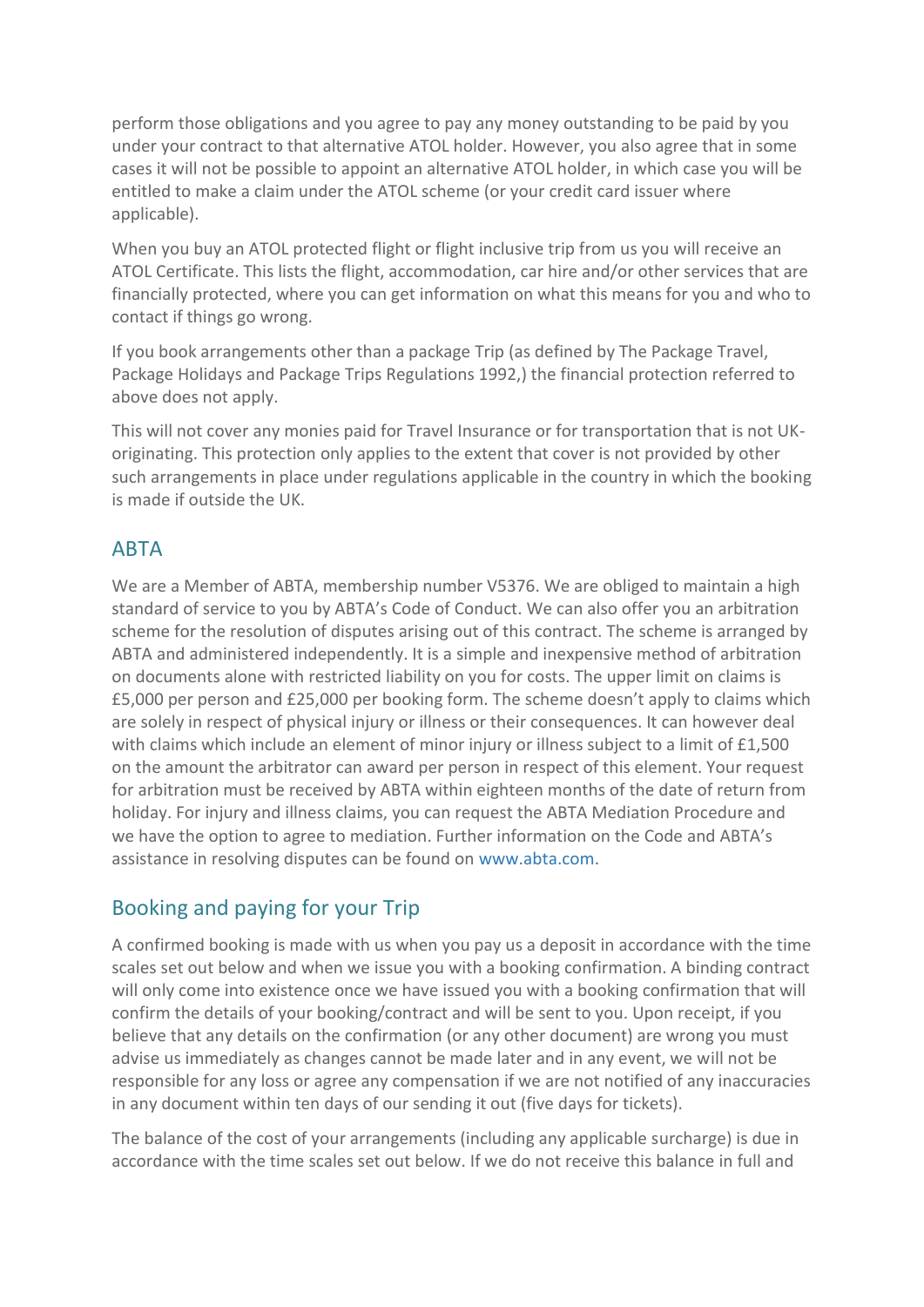on time, we reserve the right to treat your booking as cancelled by you in which case the cancellation charges set out below will become payable.

A first deposit (see below), (or full payment if booking within twelve weeks of departure), must be paid at the time of booking. You must then pay deposits in accordance with the following timetable.

|                         | 1st deposit* | <b>Full payment</b>         |
|-------------------------|--------------|-----------------------------|
| <b>Payment schedule</b> | £125         | 12 weeks prior to departure |

\***First deposits are** payable at the time of booking

The **final balance is due no less than 12 weeks before departure.** Full payment is required if booking is 12 weeks or less before departure ("late bookings")

As well as the cancellation charges detailed below, there will be a £5 per person administration charge for any payment not received by the due date.

Any monies paid to a Party Leader in respect of your Trip are held by the Party Leader on behalf of the party members until such times as we have dispatched written confirmation of your booking, after which all monies held by the Party Leader are held on our behalf.

A final invoice for the balance due will be sent to the Party Leader approximately 16 weeks prior to the departure of your Trip. The full amount outstanding must be received by us no later than 12 weeks before departure. Payment should be made by bank transfer where possible. If payment is made by cheque you should allow 5 working days for clearance from the time we receive it. Payment may also be made by cash.

**We reserve the right to charge a greater first deposit or request payment by a certain date to confirm your trip; if this is the case you will be advised at the time of booking. This is necessary for low cost airlines that require full payment at time of booking or for special events such as, but not limited to, the Olympics.**

### Prices and surcharges

All prices that we advertise are correct at the date published and prices on our websites are updated regularly. **Although we make every effort to ensure the accuracy of the Website information and prices, we cannot guarantee it and we, therefore,** reserve the right to change advertised prices at any time and to correct any errors in advertised and confirmed prices. Prices are obtained from suppliers in advance and may have changed by the time you come to book your trip; before you confirm your booking, we will give you the up-to-date price of your chosen Trip including the cost of any supplements, upgrades or additional facilities which you have requested.

Our Trip prices are based on the costs of transport, accommodation, etc. On 19 July 2019, the rates we are using are as follows:  $£1 = £1.15$ 

#### **Flight Prices**

Some airlines will request the full payment for flights at confirmation stage; whilst we endeavour that your payment will cover this amount, we may have to request further payment to guarantee your flights.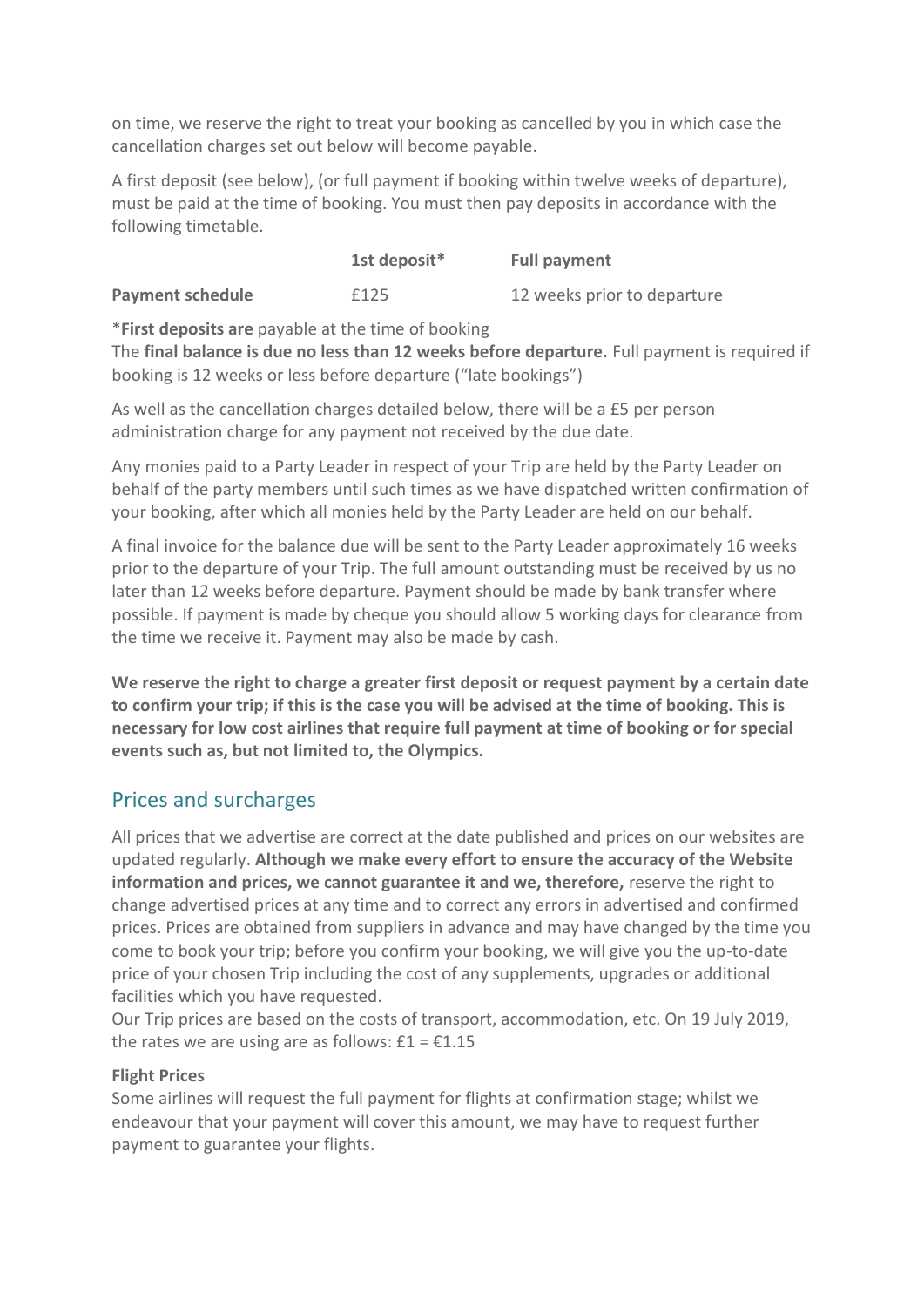Should your flights be available to book when confirming your Trip, we are unable to book these until your deposits have cleared in our account and a passenger list is received. Flight prices may change within this period and therefore, at this time, we will reconfirm your Trip price.

If your flights are not on sale when confirming your trip, we will give you an estimate price. Flights and flight prices are subject to change and when these become available, we will reconfirm your Trip price.

#### **Surcharges**

Once the final price of your arrangements has been confirmed, no amendment will be made to it unless it is to make a correction to an error, or if our costs change as a result of an increase or decrease in transportation costs or dues, taxes or fees payable for services such as landing taxes or embarkation or disembarkation fees at ports or airports or as a result of any changes in the exchange rates which have been used to calculate the cost of your arrangements. Only if the amount of the increase in our costs exceeds 20% of the total cost of your arrangements (excluding insurance premiums and amendment charges), will we make an additional charge. Please note, there will be an administration charge of £1 per person.

If any additional charge is greater than 10% of the cost of your arrangements (excluding insurance premiums and any amendment charges), you will be entitled to choose one of options (a), (b) and (c) as set out in clause 8. If you do not inform us of your choice within 14 days from the issue date printed on our additional charge invoice, we are entitled to assume that you will pay the additional charge. Any additional charge must be paid with the balance of the cost of the arrangements or within 14 days of the issue date printed on the additional charge invoice, whichever is the later. We will not levy an additional charge nor make a refund within 30 days of departure.

Should the price of your Trip go down due to the changes mentioned above, by more than 20% of your Trip cost, then any refund due will be paid to you. However, please note that travel arrangements are not always purchased in local currency and some apparent changes have no impact on the price of your travel due to contractual and other protection in place.

### If you change or cancel your booking

If you wish to cancel or amend all or part of your booking, the party leader must advise us in writing by recorded letter or email as soon as possible. A cancellation or amendment is only effective when received in writing by the company. Please note that **certain travel arrangements (e.g. flight/rail tickets) may not be changeable after a reservation has been made and any alteration request could incur a cancellation charge of up to 100% of that part of the arrangement.**

#### **Amendments**

Whilst we will do our best to assist, we cannot guarantee that we will be able to meet any requested change or addition. Where we can meet a request, all changes and additions will be subject to payment of a fee of £20 per individual amendment plus any applicable rate changes or any extra costs incurred by ourselves and any extra costs or charges incurred or imposed by any of our suppliers; all costs related to these changes will be passed directly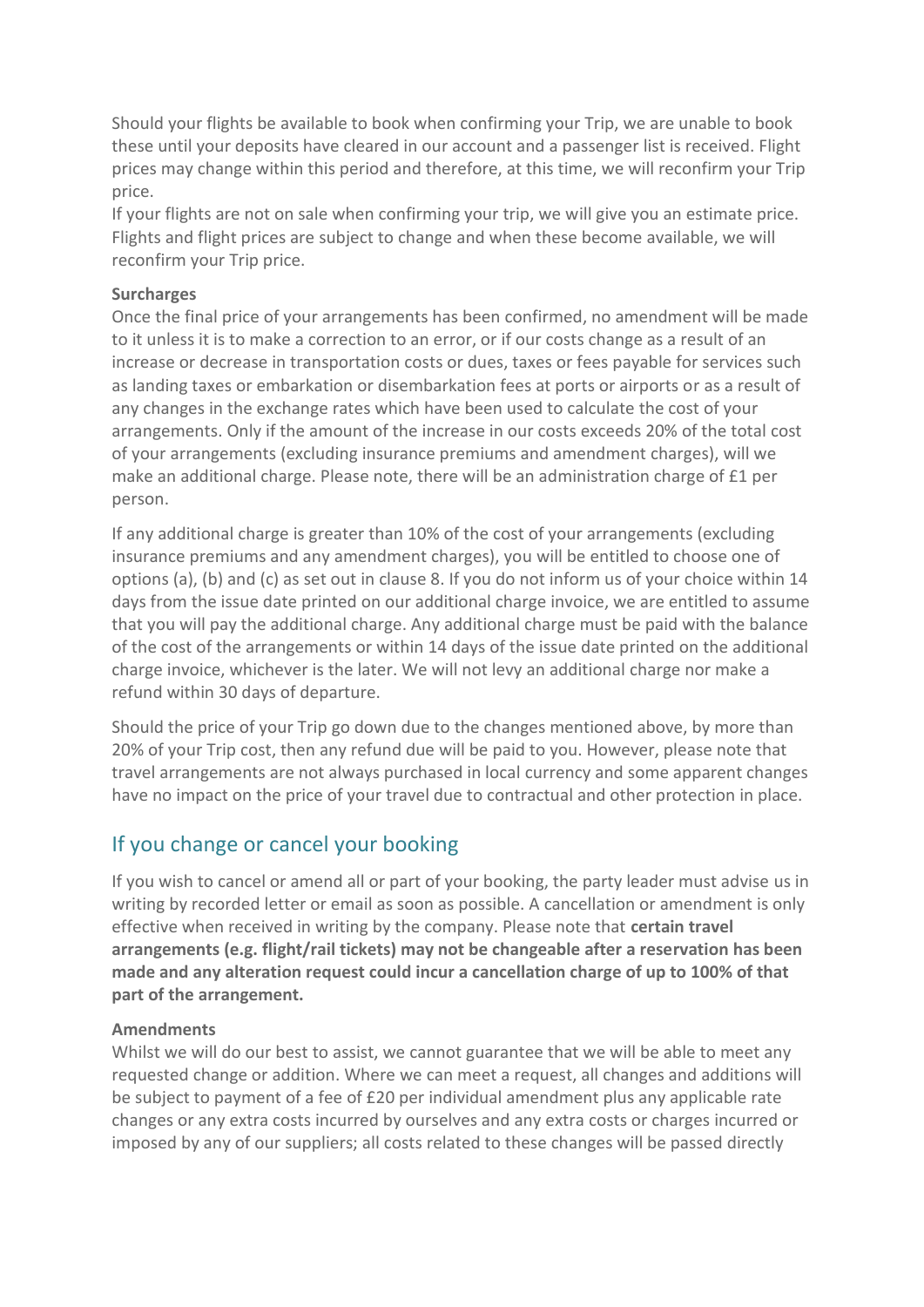back to the client. You should be aware that these costs could increase the closer to the departure date that changes are made and you should contact us as soon as possible.

**Trips by air:** For Trips by air, it is the party leader's responsibility to ensure that all names are given in full and exactly as shown on the individuals' passport. We do not accept any responsibility for incorrect/abbreviated names submitted to us and any subsequent amendments will be dealt with as a name change and will incur the applicable charges outlined above. This information is requested and required at a very early stage in the booking to secure flight seats. Most airlines do not allow name changes after tickets have been issued or in the case of some carriers once names have been received. In this instance, the charge is usually the full cost of the flight.

If your invoice settlement is overdue at the time of requesting a name change this must be paid in full before the change can be made. Any charges or payments must be made before any amendments can take effect.

#### **Cancellations**

Since we incur costs in cancelling your arrangements, you will have to pay the applicable cancellation charges up to the maximum shown in below (the cancellation charge detailed is calculated on the basis of the total cost payable by the person(s) cancelling excluding insurance premiums and amendment charges which are not refundable in the event of the person(s) to whom they apply cancelling.)

Additional in resort ski services such as ski/snowboard hire, lift passes and ski/snowboard lessons maybe cancelled up to 14 days prior to departure for a full refund. Within 14 days prior to departure you will be charged a 100% cancellation charge for each additional ski service you wish to remove.

Depending on the reason for cancellation, you may be able to reclaim these cancellation charges (less any applicable excess) under the terms of your insurance policy. Claims must be made directly to the insurance company concerned. No refunds will be given for passengers not travelling or for unused services.

If any member of your party is prevented from travelling, that person(s) may transfer their place to someone else (introduced by you) providing we are notified not less than twelve weeks before departure and you pay an amendment fee and meet all costs and charges incurred by us and/or incurred or imposed by any of our suppliers. If you are unable to find a replacement, cancellation charges as set out will apply. **Please note refunds may take up to 28 days to be processed.**

| Period before departure within which written<br>notice<br>of cancellation is received by us or your Travel<br>Agent | Amount of cancellation charge<br>shown as % of Trip price |
|---------------------------------------------------------------------------------------------------------------------|-----------------------------------------------------------|
| More than 84 days                                                                                                   | Full 1st deposits<br>as per schedule                      |
| $35 - 84$                                                                                                           | 70%                                                       |
| $15 - 34$                                                                                                           | 80%                                                       |
| $8 - 14$                                                                                                            | 90%                                                       |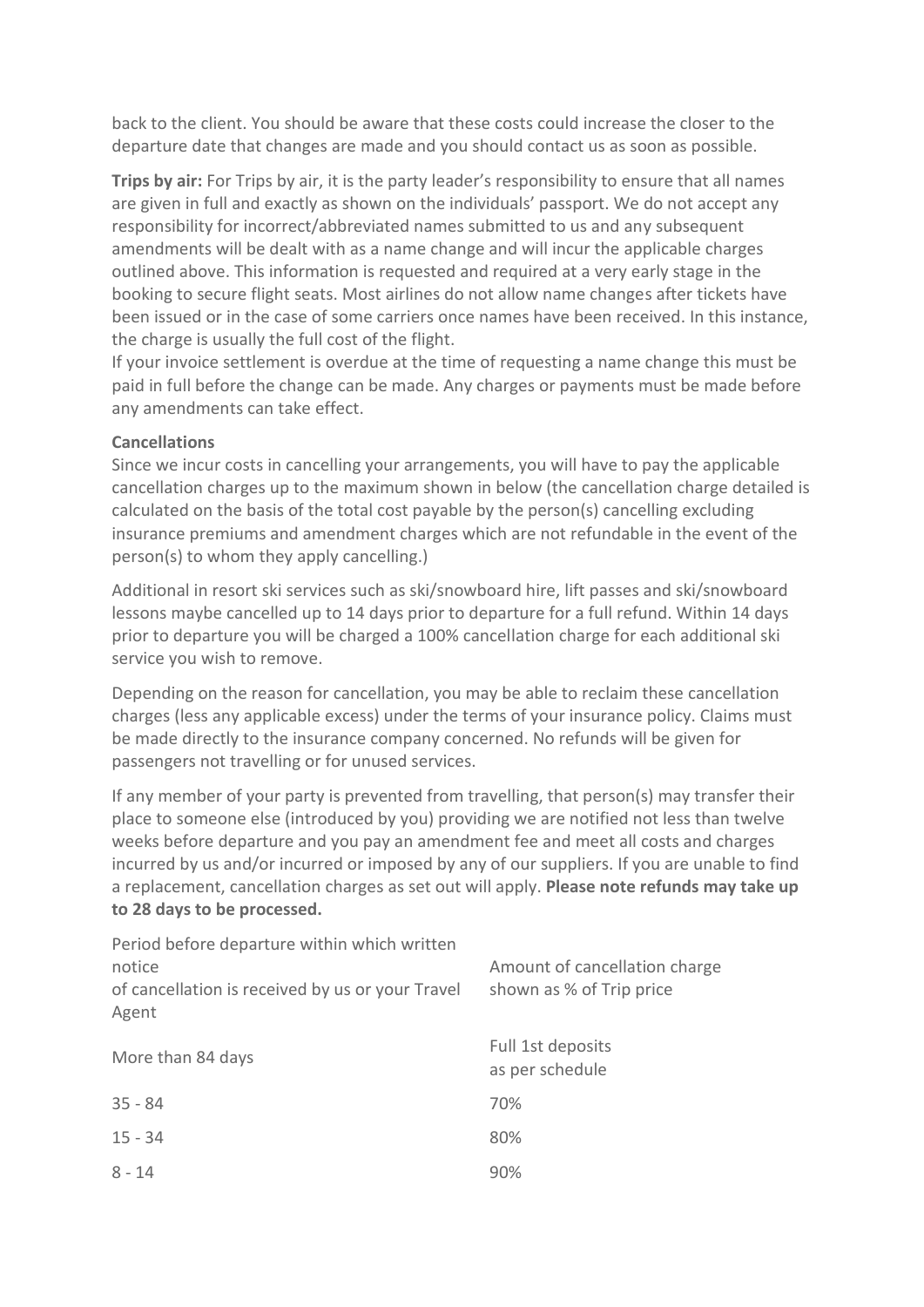#### 7 - Departure day or afterwards 100%

### Cutting your Trip short

If you choose or are forced to return home early, we cannot refund the cost of any services you have not used. If you cut short your Trip and return home early in circumstances where you have no reasonable cause for complaint about the standard of accommodation and services provided, you will not be entitled to any refund for that part of your Trip not completed, or be liable for any associated costs you may incur.

### If we change or cancel your booking

We start planning the Trips we offer many months in advance. Occasionally, we have to make changes to and update the content in our published information both before and after bookings have been confirmed, and we may have to cancel confirmed bookings. Whilst we always endeavour to avoid changes and cancellations, we must reserve the right to do so.

Most changes will be considered minor such as but not limited to changes to the overseas airport, airline, aircraft, ferries or coaches used, changes to departure times of less than 12 hours or the withdrawal of certain facilities.

Occasionally, we have to make a significant change which includes a change of accommodation to that of a lower official classification or standard for the whole or a major part of the time you are away; a change of resort area for the whole or a major part of the time you are away; a change of outward departure time or overall length of time you are away of 12 or more hours; and a change of UK departure point (except as between Heathrow, Gatwick, Stansted or Luton and instances where we offer connecting transportation). If we have to make a significant change or we have to cancel your Trip, we will tell you as soon as possible, and if there is time to do so before departure, we will offer you the choice of the following options:-

a. accepting the changed arrangements or

b. purchasing an alternative Trip from us, of a similar standard to that originally booked if available (if the chosen alternative is less expensive than your original one, we will refund the difference but if it is more expensive, we will ask you to pay the difference) or

c. cancelling or accepting the cancellation, in which case you will receive a full refund of all monies you have paid to us.

If we have to make a significant change or cancel on or after the date when the balance of your Trip cost becomes due we will pay you compensation as set out below subject to the following exceptions:-

a. compensation will not be payable and no liability beyond offering the above mentioned options can be accepted where we are forced to make a change or cancel as a result of unusual and unforeseeable circumstances beyond our control, the consequences of which we could not have avoided even with all due care.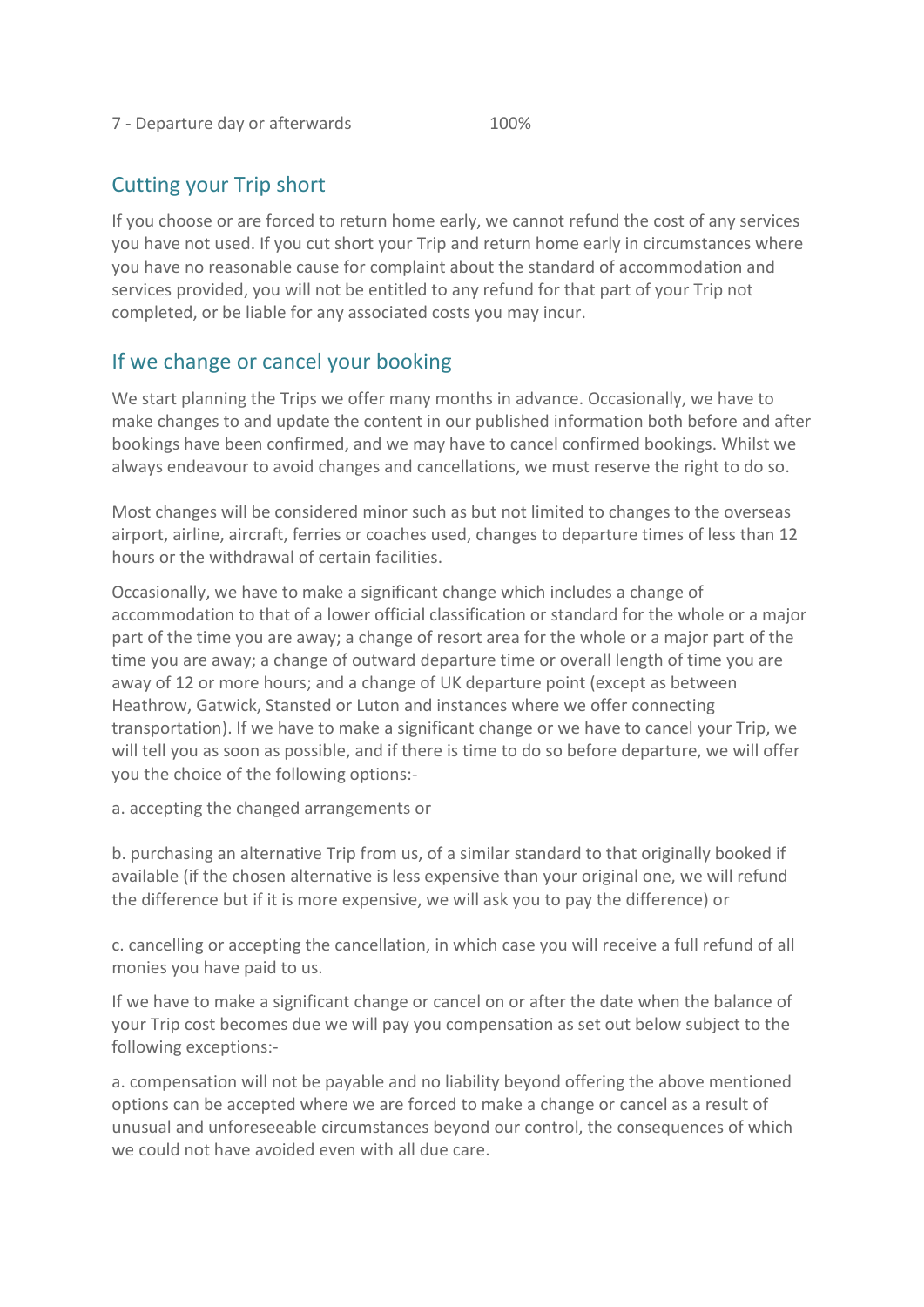b. no compensation will be payable if we cancel as a result of your failure to comply with any requirement of these booking conditions entitling us to cancel (e.g. if you fail to pay on time).

In all cases, our liability for significant changes and cancellations is limited to the above mentioned options and, where applicable, compensation payments set out below. We regret we cannot pay any expenses, costs or losses incurred by you as a result of any change or cancellation. No compensation is payable for minor changes or where we make a significant change or cancel on or before the date when the balance of your Trip cost becomes due.

Period before departure within which a 'significant change' Compensation is notified to you or your Travel Agent per paying person

|                   | $\mathbf{r} = \mathbf{r} + \mathbf{r} + \mathbf{r} + \mathbf{r}$ . The set of $\mathbf{r} = \mathbf{r} + \mathbf{r}$ |
|-------------------|----------------------------------------------------------------------------------------------------------------------|
| More than 70 days | Nil                                                                                                                  |
| $35 - 70$         | £5                                                                                                                   |
| $15 - 34$         | £10                                                                                                                  |
| 14 days or less   | £15                                                                                                                  |

### Force majeure

We regret that we cannot accept liability or pay any compensation where the performance of our contractual obligations is prevented or affected by events or circumstances amounting to '"force majeure". In these booking conditions "force majeure" means any event the consequence of which we or the supplier of the service(s) affected could not, even with all due care, foresee or avoid. Such events may include but are not limited to war or threat of war, riots, civil strife on any scale, or actual threatened terrorist activity, industrial dispute, man-made or natural disaster, adverse weather conditions, pandemic and all similar events beyond our control.

### Liability and responsibility

**(1)** We will not be responsible or pay you compensation for any injury, illness, death, loss, damage, expense, cost or other claim of any description which results from: a. the act(s) and/or omission(s) of the person(s) affected;

b. the act(s) and/or omission(s) of a third party not connected with the provision of the services contracted for and which were unforeseeable or unavoidable; or

c. Force Majeure as defined in clause 9 above or unusual or unforeseeable circumstances beyond our control, the consequences of which could not have been avoided even if all due care had been exercised; or

d. an event which either ourselves, our employees, agents or suppliers and subcontractors could not, even with all due care, have foreseen or forestalled.

In the event of (b), (c) and (d) above, we will nevertheless provide you with reasonable assistance should you require it but reserve the right to pass on any charges we incur.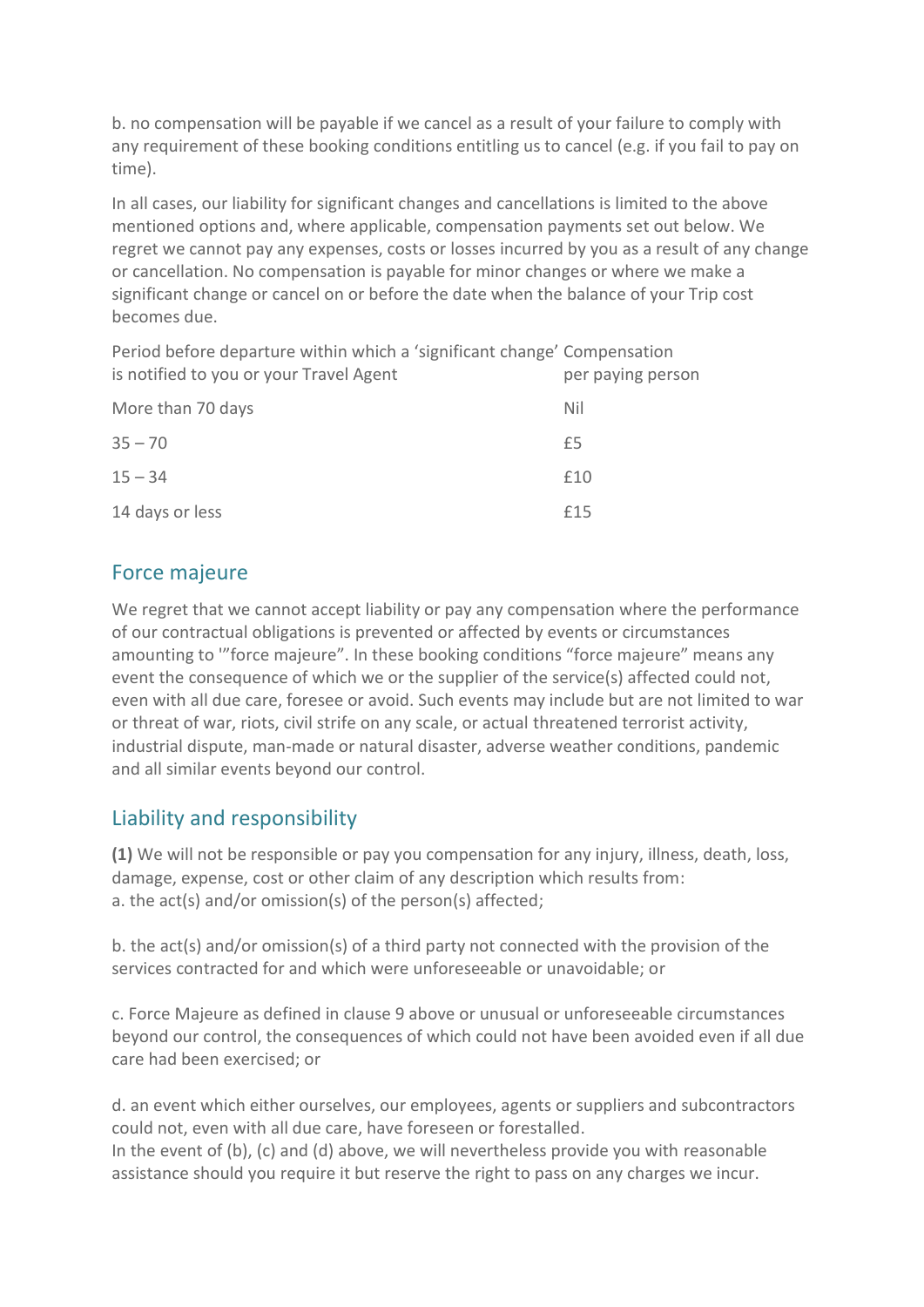**(2)** The services and facilities included in your Trip will be deemed to be provided with reasonable skill and care if they comply with any local regulations which apply, or, if there are no applicable local regulations, if they are reasonable when compared to the local standards or customary practice of the service or facility in question. The fact that services or facilities do not comply with local or UK guidance or advice shall not mean that the services or facilities in question have not been provided with reasonable skill and care.

**(3)** We limit the amount of compensation we may have to pay you if we are found liable under this clause as follows:

a. **loss of and/or damage to any luggage or personal possessions and money,** Where we are found liable for loss of and/or damage to any luggage or personal possessions, (including money), the maximum amount we will have to pay you is limited to the excess amount payable under the Insurance policy we offer per person affected. You are required to have taken out adequate insurance at the time of booking.

#### b. **Claims not falling under (a) above or involving injury, illness or death**

The maximum amount we will have to pay you in respect of these claims is twice the price paid by or on behalf of the person(s) affected in total. This maximum amount will only be payable where everything has gone wrong and you or your party proves you have not received any benefit at all from your booking.

#### c. **Claims in respect of international travel by air, sea and rail, or any stay in a hotel**

i. The extent of our liability will in all cases be limited to the same extent as if we were carriers under the appropriate Conventions, Directives and Regulations, which include but are not limited to The Warsaw/Montreal Convention (international travel by air); The Athens Convention (with respect to sea travel); The Berne/Cotif Convention (with respect to rail travel) and The Paris Convention (with respect to hotel arrangements). You can ask for copies of these Conventions from our offices or obtain them on the Internet. In addition, you agree that the operating carrier or transport company's own 'Conditions of Carriage' are incorporated into this contract and will apply to you on that journey. When arranging transportation for you, we rely on the terms and conditions contained within these international conventions and those 'Conditions of Carriage'. You acknowledge and agree that all of the terms and conditions contained in those 'Conditions of Carriage' form part of your contract with us, as well as with the transport company and that those 'Conditions of Carriage' shall be deemed to be included by reference into this contract.

ii. In any circumstances in which a carrier is liable to you by virtue of the Denied Boarding Regulation 2004, reimbursement, in such cases, is the responsibility of the airline and will not automatically entitle you to a refund of your Trip cost from us. If any payments to you are due from us, any payment to you by the airline will be deducted from this amount.

iii. When making any payment, we are entitled to deduct any money which you have received or are entitled to receive from any supplier or the transport provider or hotelier for the complaint or claim in question.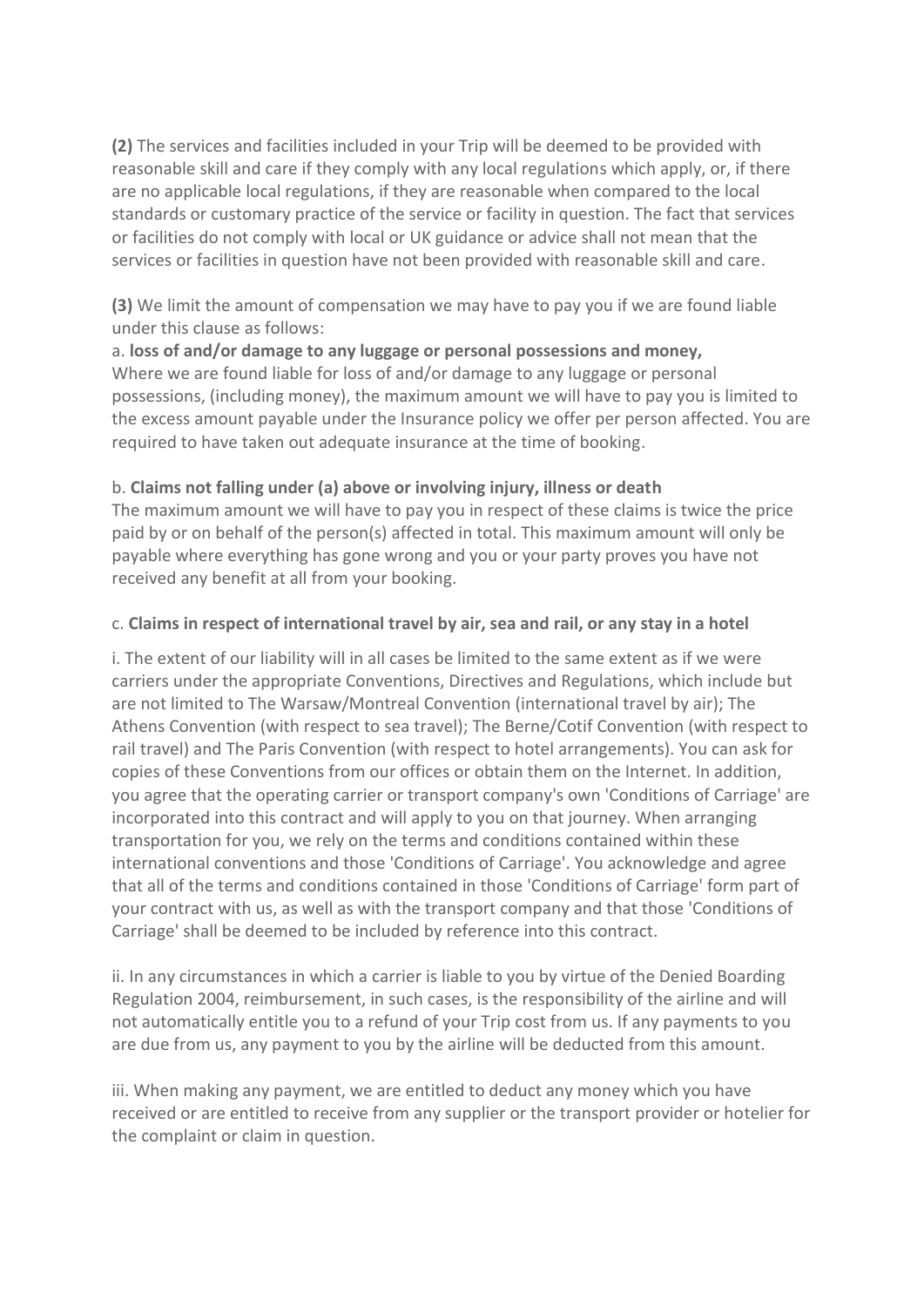**(4)** It is a pre-condition of our acceptance of liability under this clause that you notify any claim to ourselves and our supplier(s) strictly in accordance with the complaints procedure set out in clause 10 of these conditions failing which no payment will be made.

**(5)** Where any payment is made, that the person(s) receiving it (and their parent or guardian if under 18 years) must also assign to ourselves or our insurers any rights they may have to pursue any third party and must provide ourselves and our insurers with all assistance we may reasonably require.

**(6)** Please note, we cannot accept any liability for any damage, loss or expense or other sum(s) of any description which on the basis of the information given to us by you concerning your booking prior to our accepting it, we could not have foreseen you would suffer or incur if we breached our contract with you; or any business losses.

**(7)** We will not accept responsibility for services or facilities which do not form part of our contractual agreement as set out in our confirmation invoice. For example any excursion you book, or any service or facility which your hotel or any other supplier agrees to provide for you.

### If you have a complaint

If a problem arises, we want to be the first to hear about it. Our Representative or Emergency Contact can deal with most problems on the spot, so please do not wait until you get home before reporting a problem. You have a legal obligation to report it as quickly as possible to our Representative or Agent and the Supplier in question so that efforts can be made to rectify it to your satisfaction. If your complaint is not resolved locally, please follow this up within 28 days of your return by writing to our Customer Services Department; please keep your letter concise and to the point.

If you do not follow this simple complaints procedure your right to claim any compensation will be limited to £100. We undertake to acknowledge receipt of your letter within 14 days and within 28 days to send you a full reply or an explanation for the delay. In any event we undertake to send you a full reply within 56 days. Please also read clause 3 of these conditions.

#### Insurance

Adequate travel insurance is vital. It is a condition of booking that if you do not purchase our nominated travel insurance that you have, at the time of booking, an insurance policy which offers at least the same level of cover as ours, if not better. Some policies can exclude winter or adventure sports so you must check your cover to ensure that it includes, for example, medical expenses; repatriation; mountain rescue; cancellation, curtailment and legal expenses cover.

Details of our nominated insurance can be found on our website - please [click here](http://www.rocketski.com/insurance) to view a summary of cover. Please ensure before purchasing that you are eligible to take the insurance policy by agreeing to the Eligibility Statements found in the insurance summary or policy document.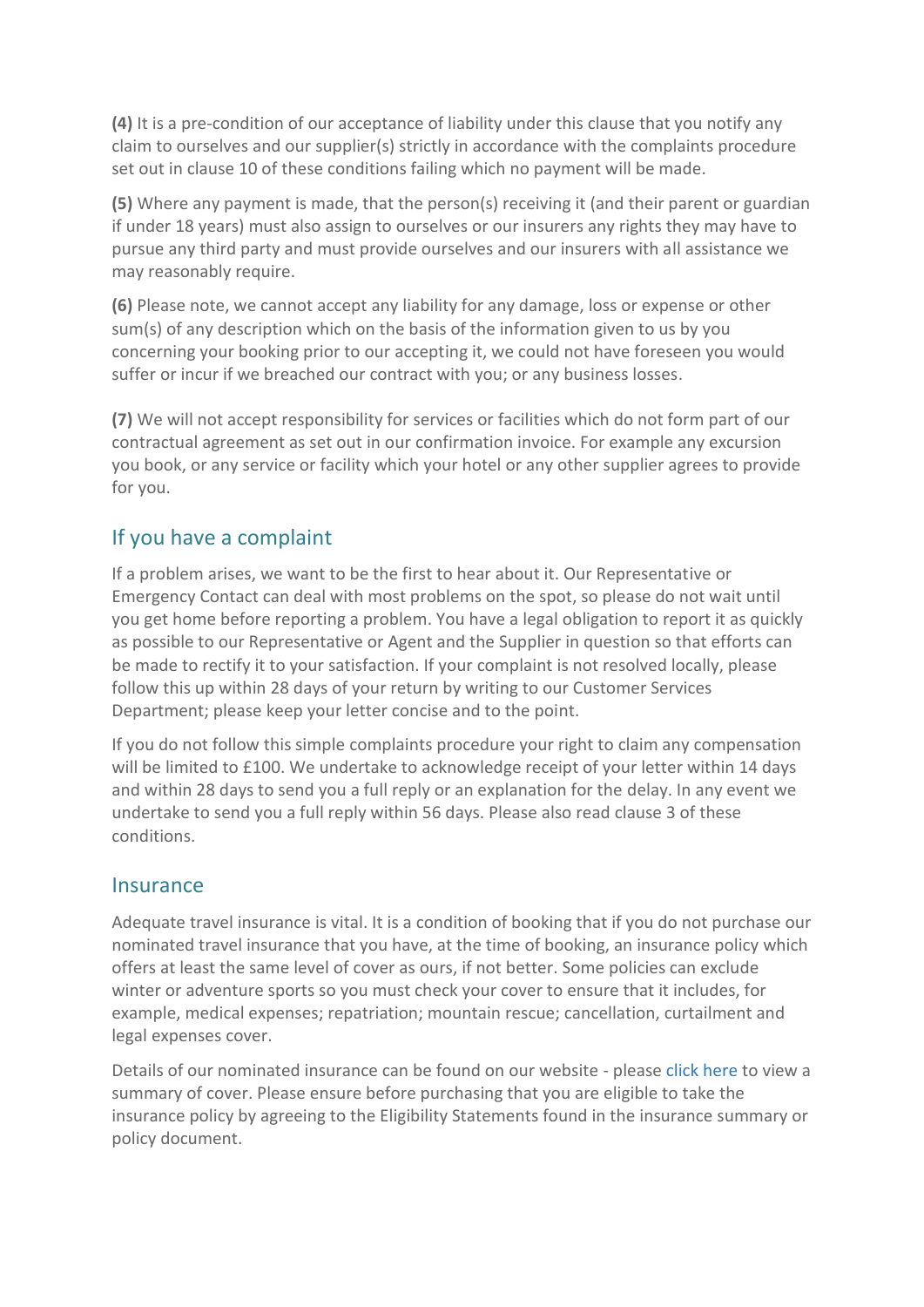We are an appointed representative of Endsleigh Insurance Services Limited who are authorised and regulated by the Financial Services Authority.

### Passports & visas

Whilst we are able to provide basic advice to clients regarding passports and visa requirements, you must contact the appropriate Embassy, Consulate or British Foreign Office for the exact requirements of the country(ies) to or through which you are intending to travel. Requirements may change and you must check the up to date position in good time before departure.

The party leader is entirely responsible for the completion of passport and visa formalities and other personal arrangements which may be necessary such as visas for non-British citizens. We cannot accept responsibility for any cost or fines incurred due to noncompliance with the above nor can we accept any liability if you are refused entry onto any transport or into any country due to failure on your part to carry correct documentation.

For all passport information, contact the UK Passport Service National Advice Line: 0300 222 0000 or on-line at [www.direct.gov.uk/passports.](http://www.direct.gov.uk/passports)

### Health requirements

We recommend that EU residents carry a European Health Insurance Card – EHIC. These enable the holder to take advantage of the reciprocal health schemes available between members of the European Union, providing access to state-provided emergency treatment and necessary healthcare on temporary visits to the UK and other European countries.

The party leader is responsible for passing on any health requirement information to other party members. Party leaders may wish to refer to the Department of Health Leaflet T7.1 'Health Advice for Travellers' which offers health advice for all destinations and can be found on the Department of Health website.

Health facilities, hygiene and disease risk vary worldwide. You should take health advice about your specific needs as early as possible. Before travelling we strongly advise you to consult your own medical practitioner who will be in the best position to take into account any relevant personal factors or newly reported epidemics. If you are prone to illness please ensure that you carry enough medication as some medicines may not be available locally.

If you or any member of your party has any medical problem or disability which may affect the Trip arrangements of that person, please tell us before you confirm your booking so we can advise as to the suitability of the chosen Trip. In any case, you must give us full details of any medical problems or disability in writing at the time of booking. If we feel unable to properly accommodate the particular needs of the person concerned, we must reserve the right to decline/cancel their reservation. We will not be liable for any loss arising from your failure to inform us about any medical problem, disability or special need which might affect your enjoyment or participation on your Trip.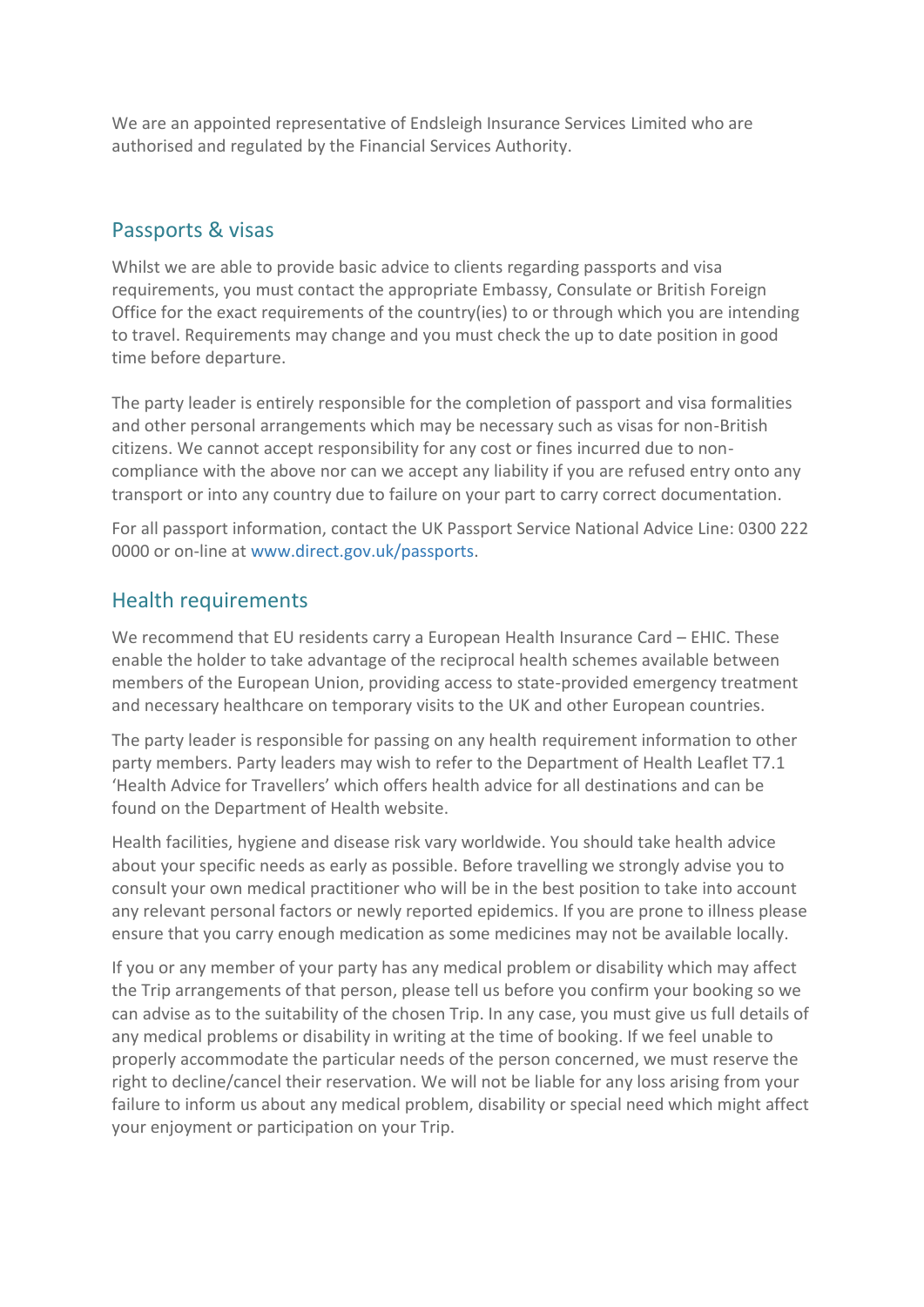Please note, a number of the Trips we offer, can be physically demanding and require a good level of fitness and health and physical ability.

We must be informed either at the time of booking, or as soon as possible thereafter, of any guest who is, or becomes, pregnant and who at the time of travelling will be post 28 weeks pregnant. After this point some carriers may refuse travel or will require a relevant medical certificate that confirms the guest has medical approval for flying.

### Special requests

We will do our best to meet special requests made by you and pass these on to the appropriate persons provided that they are clearly noted on the booking form or sent to us in writing. Confirmation that a special request has been noted or passed to a supplier is not confirmation that the request will be met. All special requests are subject to availability.

### Air travel

The carrier(s), flight timings and types of aircraft shown on our website and detailed on your confirmation invoice are for guidance only and are subject to alteration and confirmation by the carrier of whom we have no control. We shall inform you of the identity of the actual carrier(s) as soon as we become aware of it. The latest flight timings will be shown on your tickets which will be dispatched to you approximately two weeks before your departure date. You should check your tickets very carefully and immediately on receipt to ensure you have the correct flight times. If flight times change after tickets have been dispatched, we will contact you as soon as we can to let you know.

In accordance with EU Directive (EC) No. 2115/2005, Article 9, we are required to bring to your attention the existence a "Community list" (available for inspection at [http://ec.europa.eu/transport/modes/air/safety/air-ban/index\\_en.htm\)](http://ec.europa.eu/transport/modes/air/safety/air-ban/index_en.htm) detailing air carriers that are subject to an operating ban with the EU Community.

We regret that we are unable to offer you assistance should a transport delay disrupt your itinerary however your airline or other transport provider concerned may provide refreshments and/or appropriate accommodation. We cannot accept liability for any delay whether it is due to any of the reasons set out in these booking conditions or otherwise (which includes the behaviour of any passenger(s) on any flight who, for example, fails to check in or board on time or otherwise).

Under EU Law, you have rights in some circumstances to refunds and/or compensation from the airline in cases of denied boarding, cancellation or delay to flights. Full details of these rights will be publicised at EU airports and will also be available from airlines. Reimbursement in such cases is the responsibility of the airline and will not automatically entitle you to a refund of your Trip price from us. If the airline does not comply with these rules you should complain to the Civil Aviation Authority [\(http://www.caa.co.uk/\)](http://www.caa.co.uk/default.aspx?catid=2226&pagetype=90)

### Accommodation

Your board basis provided by each hotel/centre is detailed on your Trip quotation letter and in your itinerary. We must be advised of allergies or special dietary requirements at enquiry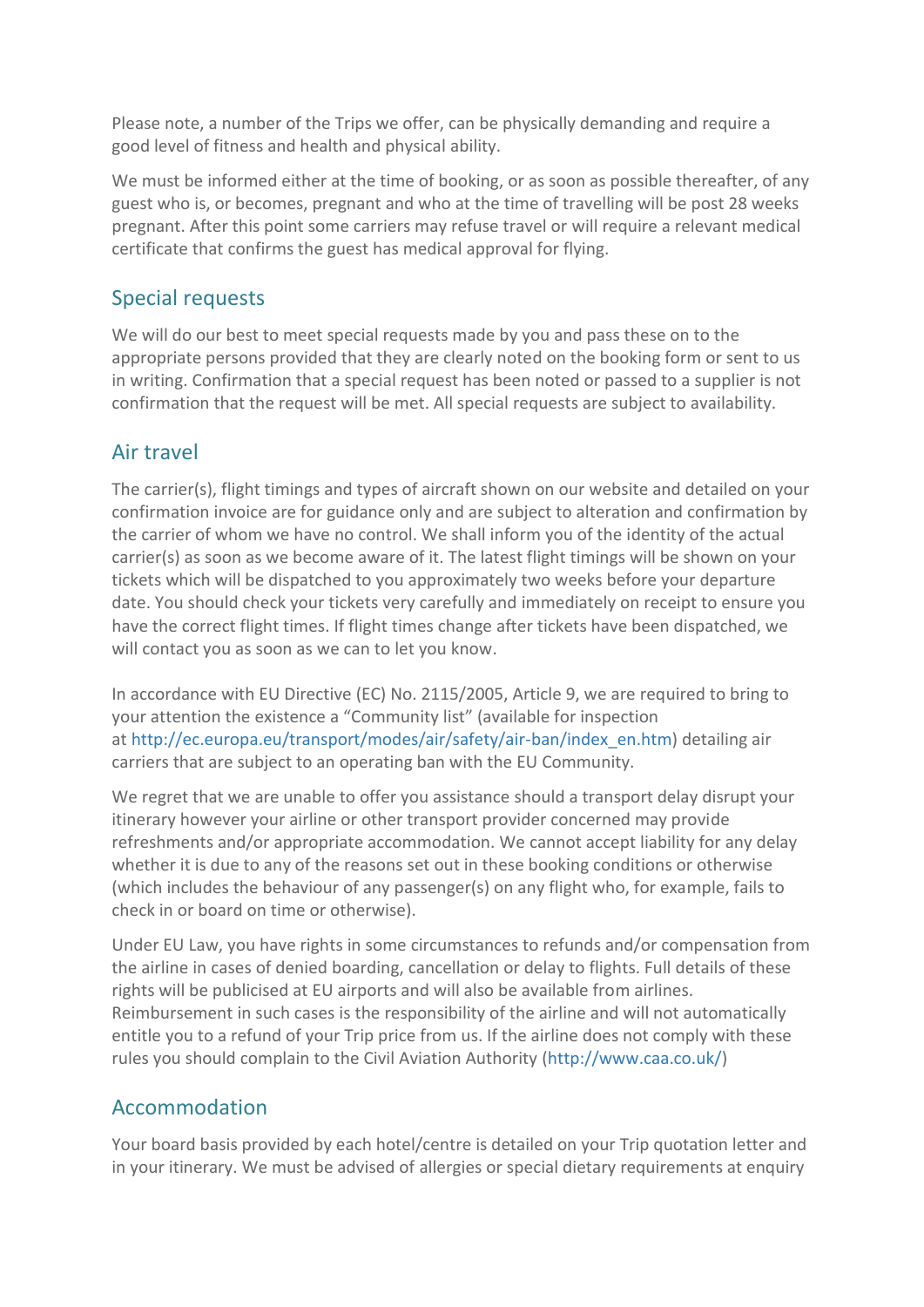stage so we can advise whether chosen accommodation is suitable. We cannot guarantee the provision of towels and soap in all of our hotels/centres and group members should provide their own. In the interest of hygiene, group members should be able to identify and use their own towels. Usage of facilities such as Wi-Fi, swimming

pool, hot tubs and saunas are determined by suppliers in accordance with local custom, guidelines, practice or regulations. Charges may apply for facilities. Facilities can be withdrawn at any time at the discretion of the accommodation provider.

Ski hotels described as offering "doorstep" skiing it will be dependent on individual skiers' ability and snow conditions in resort. Where walking distances are quoted, it is based on the guideline time for an adult walking 100m in one minute in standard footwear as timings will vary on footwear and conditions including personal fitness. Free ski bus services may be subject to capacity restrictions.

### Conduct and behaviour

When you book with us, you accept responsibility for any damage or loss caused by any member of your party. Full payment for any such damage or loss must be paid direct at the time to us or to the accommodation owner or manager or other supplier of services to whom loss or damage is caused. If you fail to do so, you will be responsible for meeting any claims subsequently made against us (together with our own and the other party's full legal costs) as a result of your actions.

We expect all clients to have consideration for other people. If in our reasonable opinion or in the reasonable opinion of any other person in authority, (for example but not limited to, any airline pilot, coach driver, accommodation owner or manager, or senior member of our staff), you or any member of your party behaves in such a way as to cause or be likely to cause danger, upset or distress to any third party or damage to property, we reserve the right within our reasonable discretion and without prior notice, to terminate the Trip of the person(s) concerned. In this situation, the person(s) concerned will be required to leave the accommodation or other service. We will have no further responsibility toward such person(s) including any return travel arrangements. No refunds will be made and we will not pay any expenses or costs incurred as a result of the termination. We will also seek recovery of any outlay or losses we incur, including our own legal costs.

The Party Leader accepts responsibility for the good conduct of all participants during the Trip and for school trips warrants that the correct ratio of responsible adults will be on active duty at all times to ensure that all participants behave well. Furthermore, it is the Party Leader's responsibility specifically to ensure that:

a. No participant under 18 years of age consumes alcoholic drinks unless written permission from a parent or guardian can be produced. All local laws relating to the consumption of alcohol must at all times obeyed by participants,

- b. No participant consumes alcohol to excess
- c. Participants comply with local laws
- d. No participant uses illegal substances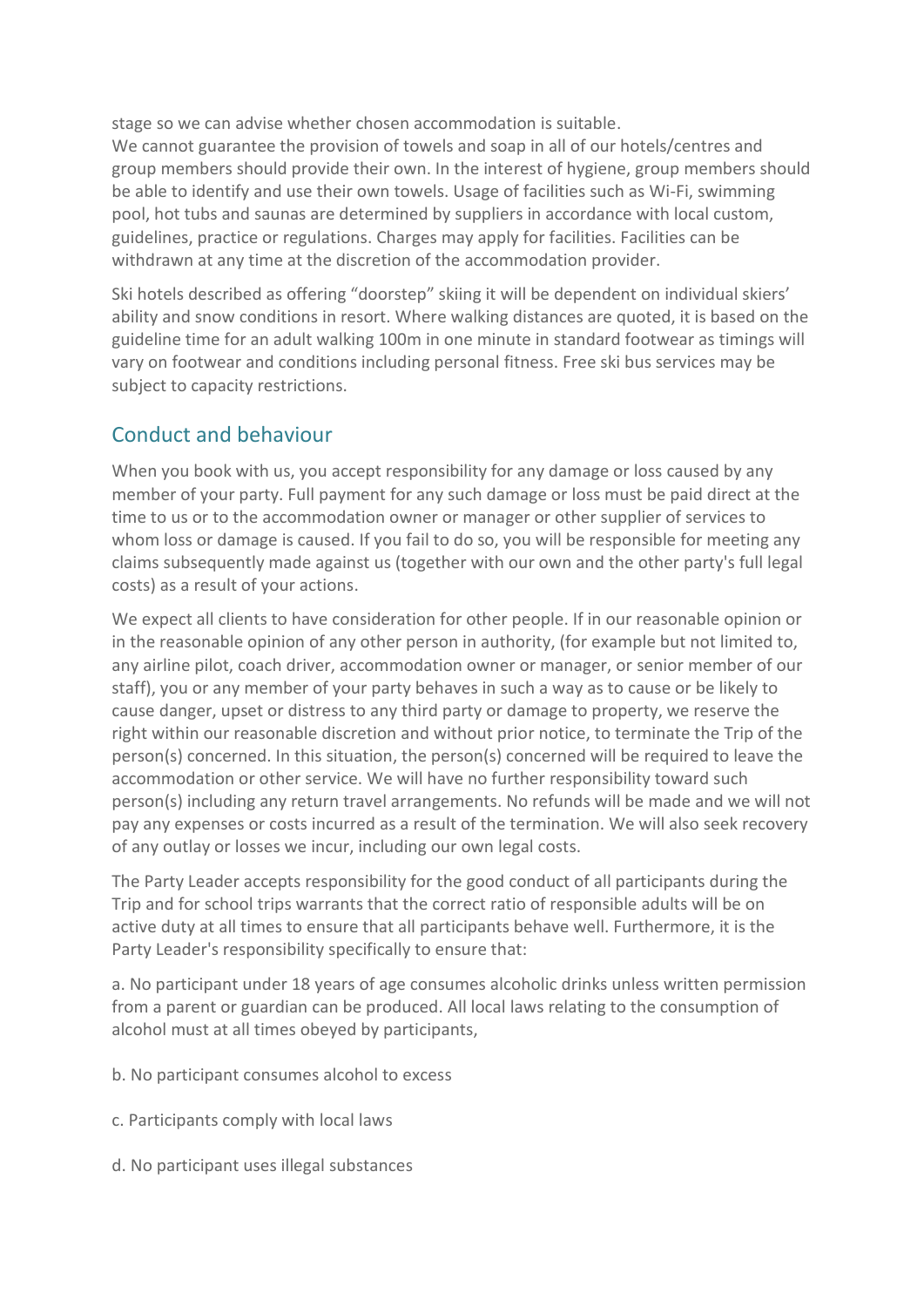e. No participant smokes in a hotel bedroom or in any other way causes a fire hazard

f. Participants act in a responsible way and do not behave in a way likely to cause damage to property or offence to other people.

### Withdrawal or limitation of facilities for which we are not responsible

We draw your attention to the following non-exclusive circumstances which fall outside our direct control and where we are not prepared to accept liability. Note that some amenities (e.g. hotel lifts, swimming pools, etc.) require servicing and cleaning and may therefore not be available at all times. Some services are also affected by weather conditions (e.g. local staffing, availability of outdoor swimming pools, etc.) and their availability is at the discretion of the provider of the service. Entertainment (particularly live entertainment) provided by hotels is frequently subject to demand; its nature and frequency may be varied and there may be a lack of demand or insufficient numbers in the hotel. Adverse weather may also affect availability of ski areas, ice rinks, bus services, après ski activities or ski lift facilities in which case our suppliers will do their best to offer alternative facilities or activities.

### Conditions of suppliers

Many of the services which make up your Trip are provided by independent suppliers. Those suppliers provide these services in accordance with their own terms and conditions which you agree are incorporated into the terms and conditions. Some of these terms and conditions may limit or exclude the supplier's liability to you, usually in accordance with applicable International Conventions. Copies of the relevant parts of these terms and conditions are available on request from ourselves or the supplier concerned.

### Data protection

For the purposes of the Data Protection Act 1998 and ABTA Code of Conduct 2000, we are a data controller. In order to process your booking, we need to collect certain personal details from you. These details will include, where applicable, the names and addresses of party members, credit/debit card or other payment details, and special requirements (including some sensitive data, as defined by the Act), such as those relating to any disability or medical condition which may affect the chosen Trip arrangements and any dietary restrictions which may disclose your religious beliefs. If we need any other personal details, we will tell you before we obtain them from you. We need to pass on your personal details to the companies and organisations who need to know them so that your Trip can be provided (for example your airline, hotel, other supplier, credit/debit card company or bank). Such companies and organisations may be outside the European Union, Norway, Iceland or Liechtenstein if your Trip is to take place or involves suppliers outside these countries.

We would also like to use your personal details to send you information concerning the Trips and services we offer. All details you give us in connection with your booking (including those relating to any disability or medical condition or your religious beliefs (sensitive data),